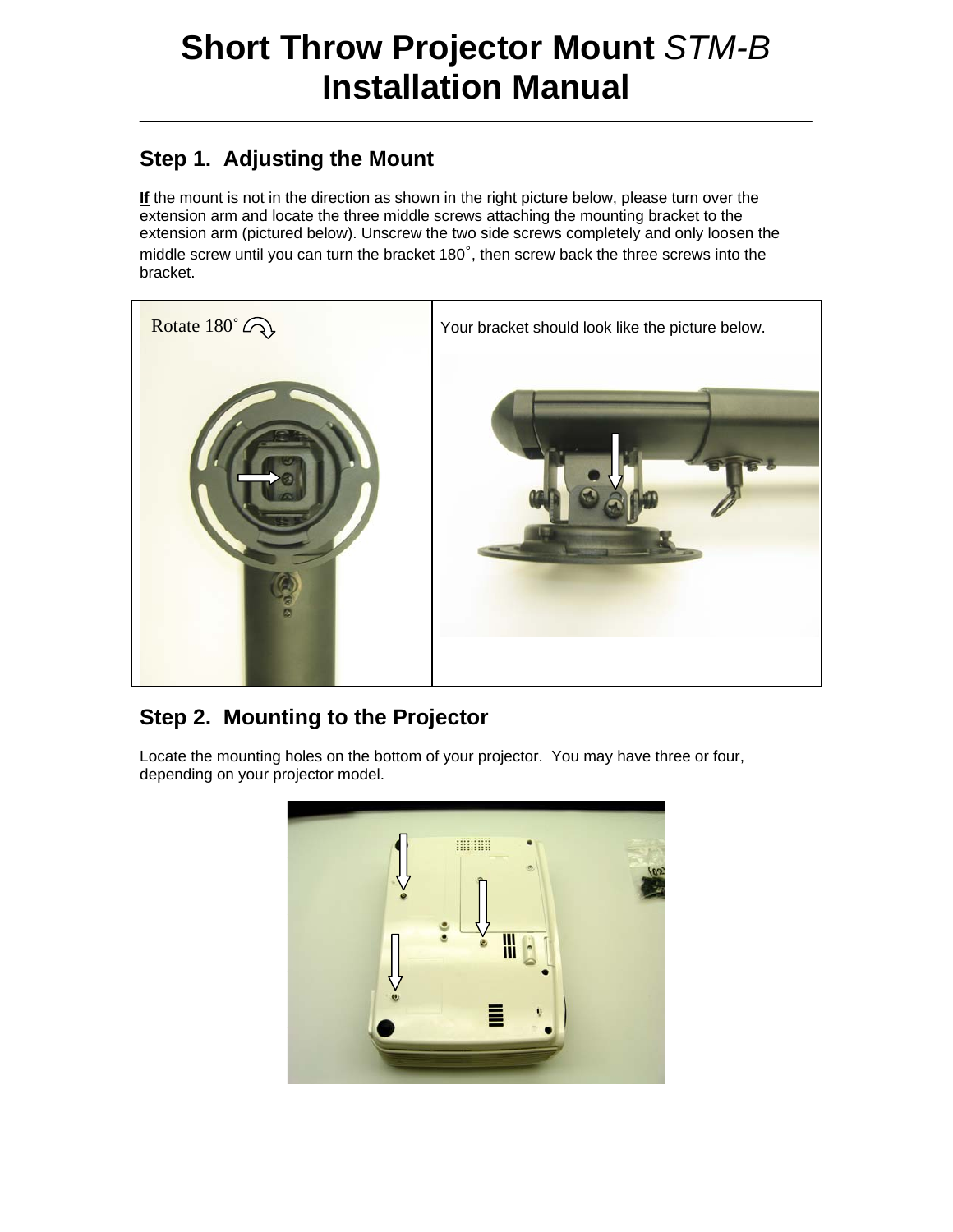Using **# 00 mounting brackets** place them on to the projector. Make sure that the **# 4 washer** is under the bracket and screw in using the **# 16 screws**.



Take the LFM-style projector mount and place it on top of the mounting brackets. You may need to adjust your mounting brackets so they fit on the LFM-style projector mount.

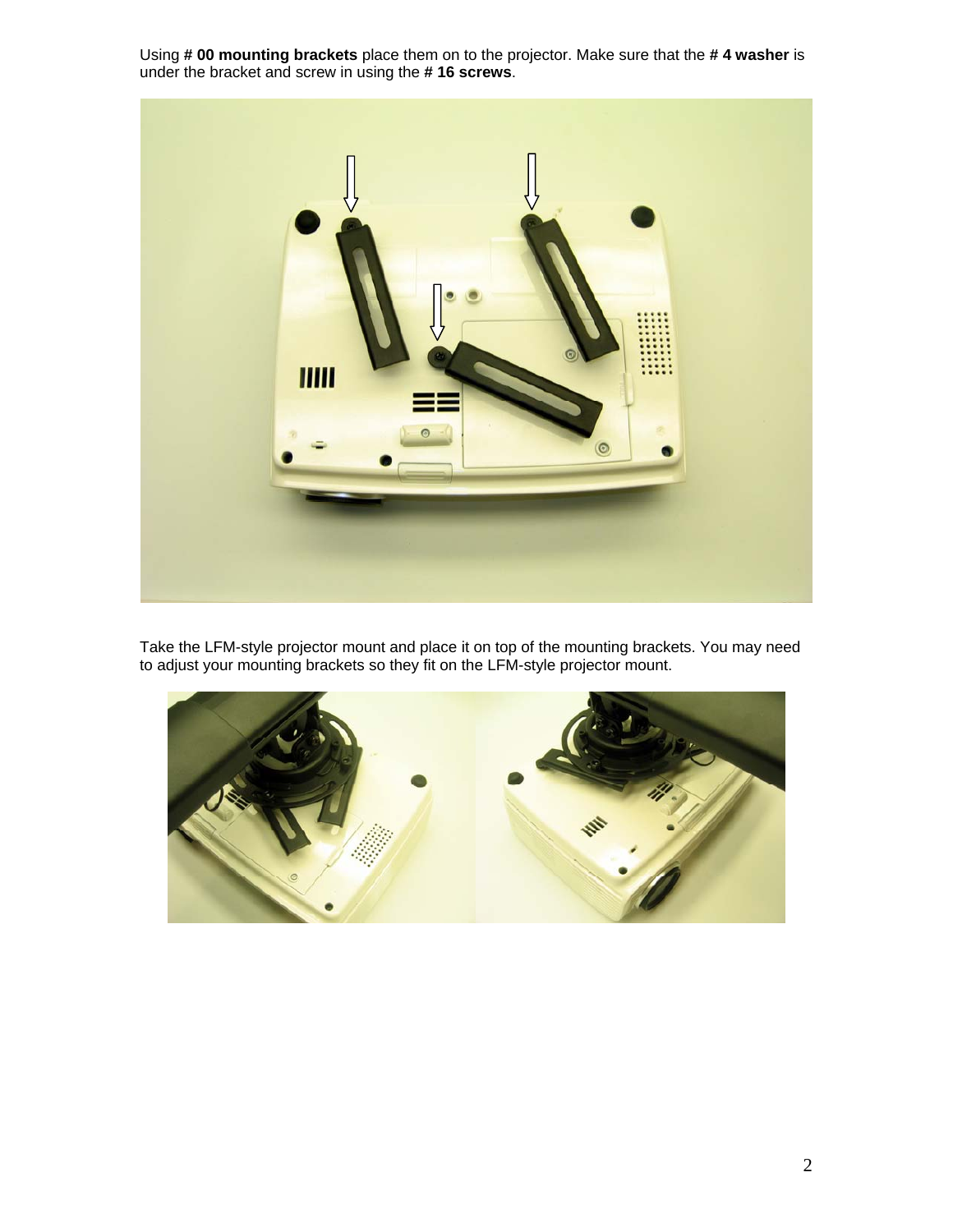Place the **# 5 square nut** under the mounting brackets and screw in using the **# 2 long hex screws**.



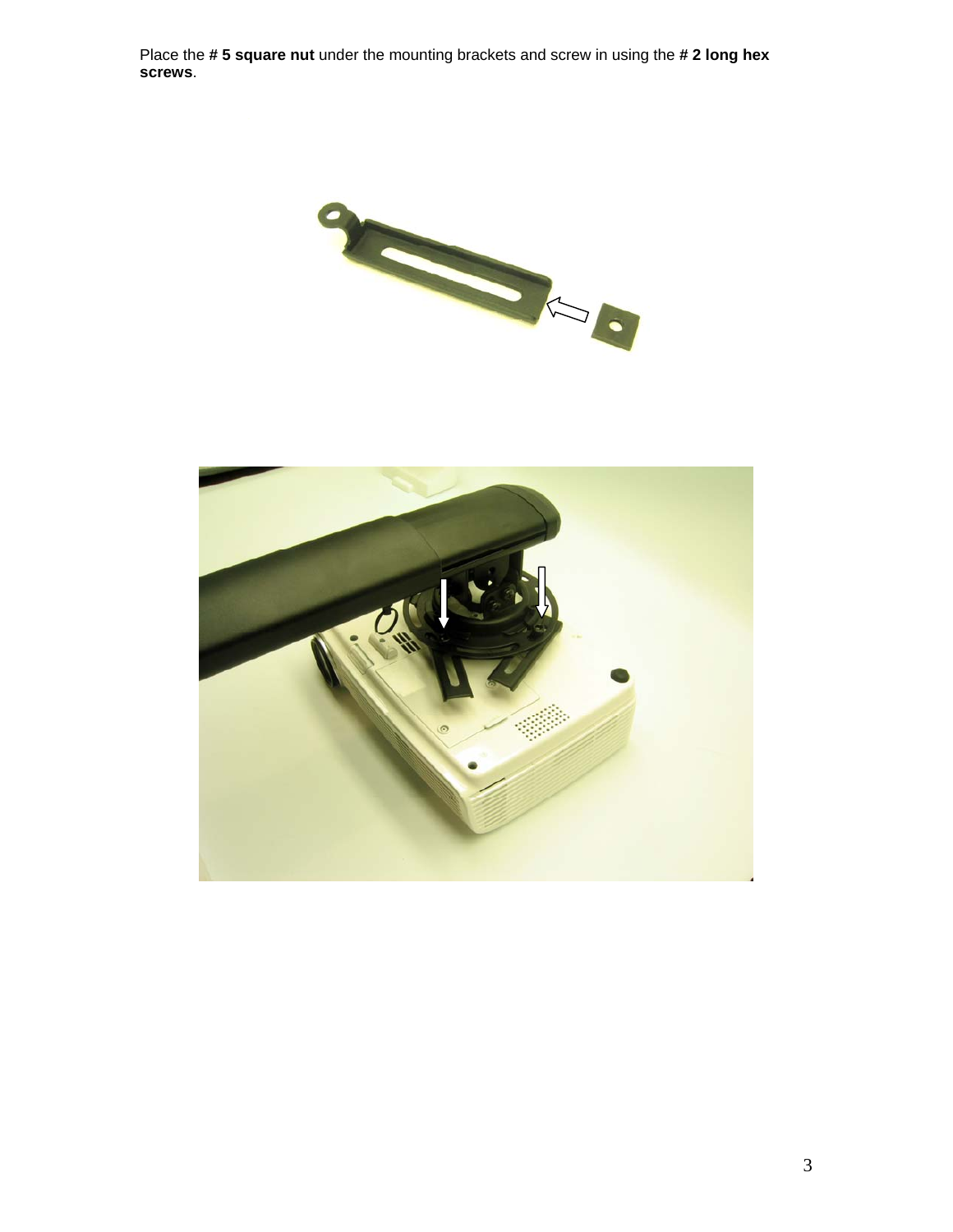#### **Step 3. Mounting the Short Throw Projector Mount to the wall**

Attach the extension arm with the LFM-style projector mount to the wall plate using the **# 8 screws** and **# 9 lock nuts**.



Attach the wall plate to the wall by using the **# 3 washers** and the **# 1 woodscrews**.

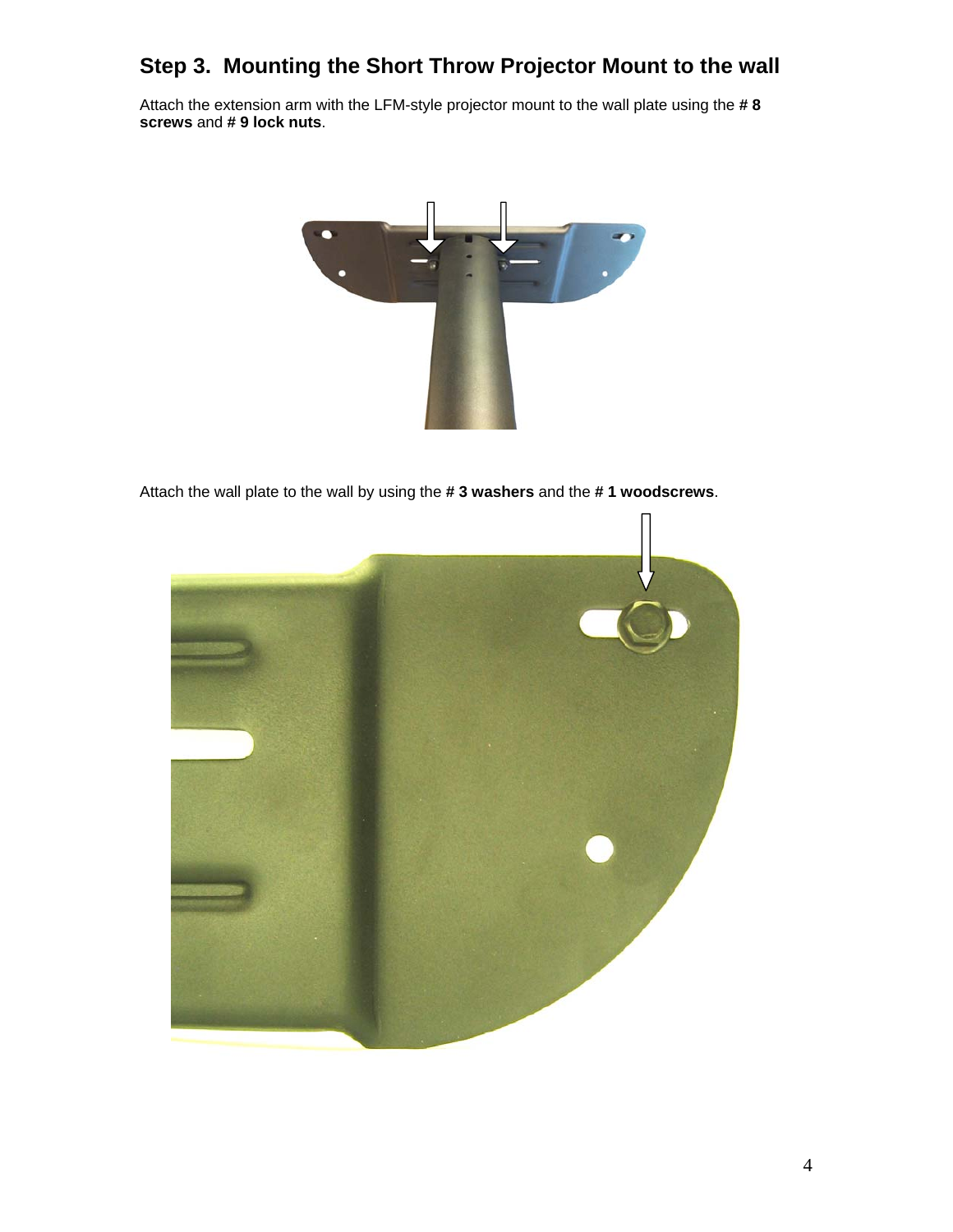## **Finished Installation**



**Front View**

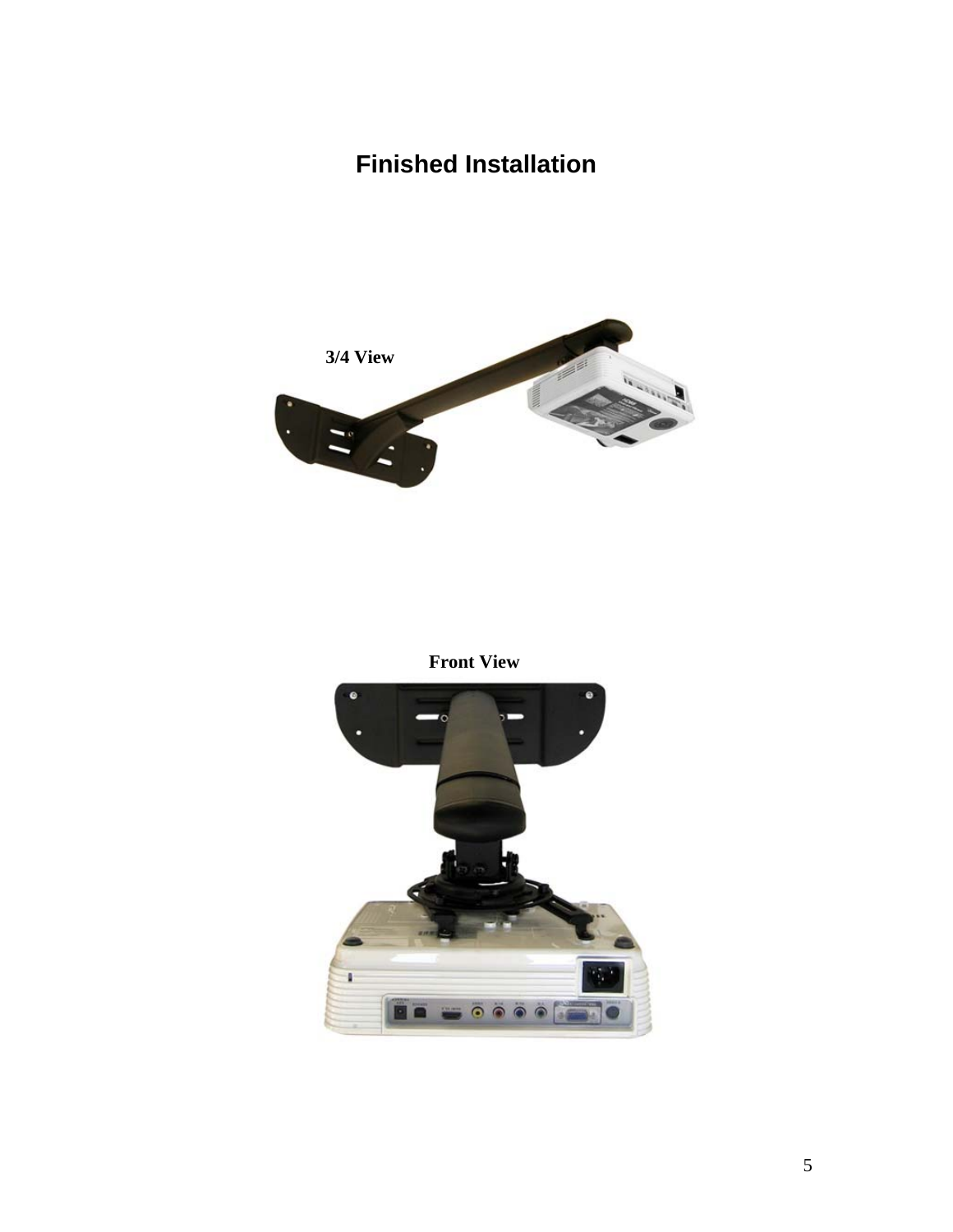### **Included Hardware List**

| Part # | <b>Item</b>                                 | QTY            |
|--------|---------------------------------------------|----------------|
| 00     | Mounting Brackets x4, Extension Brackets x4 | X8             |
| 01     | <b>Wood Screw</b>                           | <b>X4</b>      |
| 02     | Long Hex Screw (M6 x 12mm)                  | X8             |
| 03     | Medium Flat Washer                          | X <sub>6</sub> |
| 04     | <b>Small Flat Washers</b>                   | X8             |
| 05     | <b>Square Nut</b>                           | <b>X4</b>      |
| 06     | M4 Allen Wrench                             | X <sub>1</sub> |
| 07     | M6 Allen Wrench                             | X <sub>1</sub> |
| 08     | Phillips Screw (M6 x 8mm)                   | <b>X2</b>      |
| 09     | <b>Lock Nuts</b>                            | <b>X2</b>      |
| ---    |                                             | ---            |
| 11     | M6 (6mm) Philips Screw                      | X4             |
| 12     | M5 (5mm) Philips Screw                      | <b>X4</b>      |
| 13     | M4 (4mm) Long Philips Screw                 | X4             |
| 14     | M4 (4mm) Short Philips Screw                | <b>X4</b>      |
| 15     | M3 (3mm) Long Philips Screw                 | X4             |
| 16     | M3 (3mm) Short Philips Screw                | X4             |
| 17     | M2.5/2.6 (2.5mm) Philips Screw              | <b>X4</b>      |